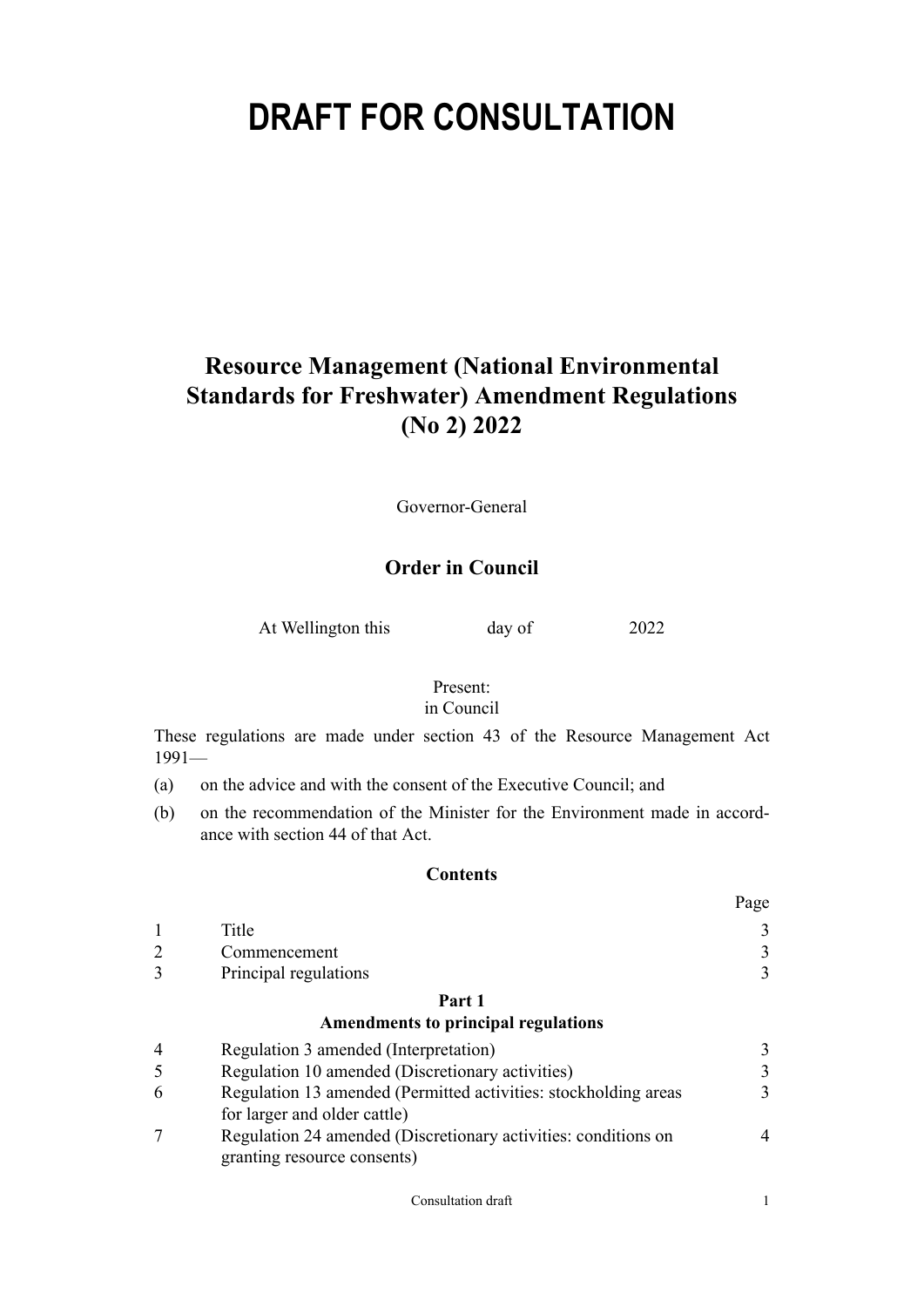|          |                                                                     | <b>Resource Management (National Environmental</b><br><b>Standards for Freshwater) Amendment Regulations</b><br>(No 2) 2022 |                       |  |  |
|----------|---------------------------------------------------------------------|-----------------------------------------------------------------------------------------------------------------------------|-----------------------|--|--|
| 8        |                                                                     | Regulation 32 amended (Interpretation of this subpart)                                                                      | $\overline{4}$        |  |  |
| 9        | Cross-heading above regulation 38 amended                           |                                                                                                                             | $\overline{4}$        |  |  |
| 10       |                                                                     | Regulation 38 amended (Permitted activities)                                                                                | $\overline{4}$        |  |  |
| 11       |                                                                     | Regulation 39 amended (Restricted discretionary activities)                                                                 | $\sqrt{5}$            |  |  |
| 12       | Regulation 40 amended (Permitted activities)                        |                                                                                                                             | 5                     |  |  |
| 13       | Regulation 41 amended (Restricted discretionary activities)         |                                                                                                                             | $\sqrt{6}$<br>6       |  |  |
| 14       | Regulation 42 amended (Restricted discretionary activities)         |                                                                                                                             |                       |  |  |
| 15       | Regulation 43 amended (Permitted activities)                        |                                                                                                                             |                       |  |  |
| 16       | Regulation 44 amended (Restricted discretionary activities)         |                                                                                                                             |                       |  |  |
| 17<br>18 |                                                                     | Regulation 45 amended (Discretionary activities)                                                                            | $\boldsymbol{7}$<br>7 |  |  |
|          | New regulations 45A to 45D and cross-headings inserted<br>Quarrying |                                                                                                                             |                       |  |  |
|          | 45A                                                                 | Discretionary activities                                                                                                    | 7                     |  |  |
|          |                                                                     |                                                                                                                             |                       |  |  |
|          |                                                                     | Landfills and cleanfill areas                                                                                               |                       |  |  |
|          | 45B                                                                 | Discretionary activities                                                                                                    | 8                     |  |  |
|          |                                                                     | Urban development                                                                                                           |                       |  |  |
|          | 45C                                                                 | Restricted discretionary activities                                                                                         | 8                     |  |  |
|          |                                                                     | Mining                                                                                                                      |                       |  |  |
|          | 45D                                                                 | Discretionary activities                                                                                                    | 9                     |  |  |
| 19       |                                                                     | Regulation 46 amended (Permitted activities)                                                                                | 10                    |  |  |
| 20       |                                                                     | Regulation 47 amended (Restricted discretionary activities)                                                                 | 10                    |  |  |
| 21       |                                                                     | Regulation 52 amended (Non-complying activities)                                                                            | 11                    |  |  |
| 22       |                                                                     | Regulation 53 amended (Prohibited activities)                                                                               | 11                    |  |  |
| 23       |                                                                     | Regulation 54 amended (Non-complying activities)                                                                            | 11                    |  |  |
| 24       | activities)                                                         | Regulation 55 amended (General conditions on natural wetland                                                                | 11                    |  |  |
| 25       | Regulation 75 replaced (Local authorities may charge for            |                                                                                                                             |                       |  |  |
|          |                                                                     | monitoring permitted activities)                                                                                            | 11                    |  |  |
|          | 75                                                                  | What local authorities may and must not charge for                                                                          | 11                    |  |  |
| 26       | Schedule 4 amended                                                  |                                                                                                                             | 12                    |  |  |
|          |                                                                     | Part 2                                                                                                                      |                       |  |  |
|          |                                                                     | <b>Consequential amendments to Resource Management (Stock</b><br><b>Exclusion Regulations) 2020</b>                         |                       |  |  |
| 27       | Principal regulations                                               |                                                                                                                             | 12                    |  |  |

| 2I | Principal regulations                 |  |
|----|---------------------------------------|--|
| 28 | Regulation 4 amended (Interpretation) |  |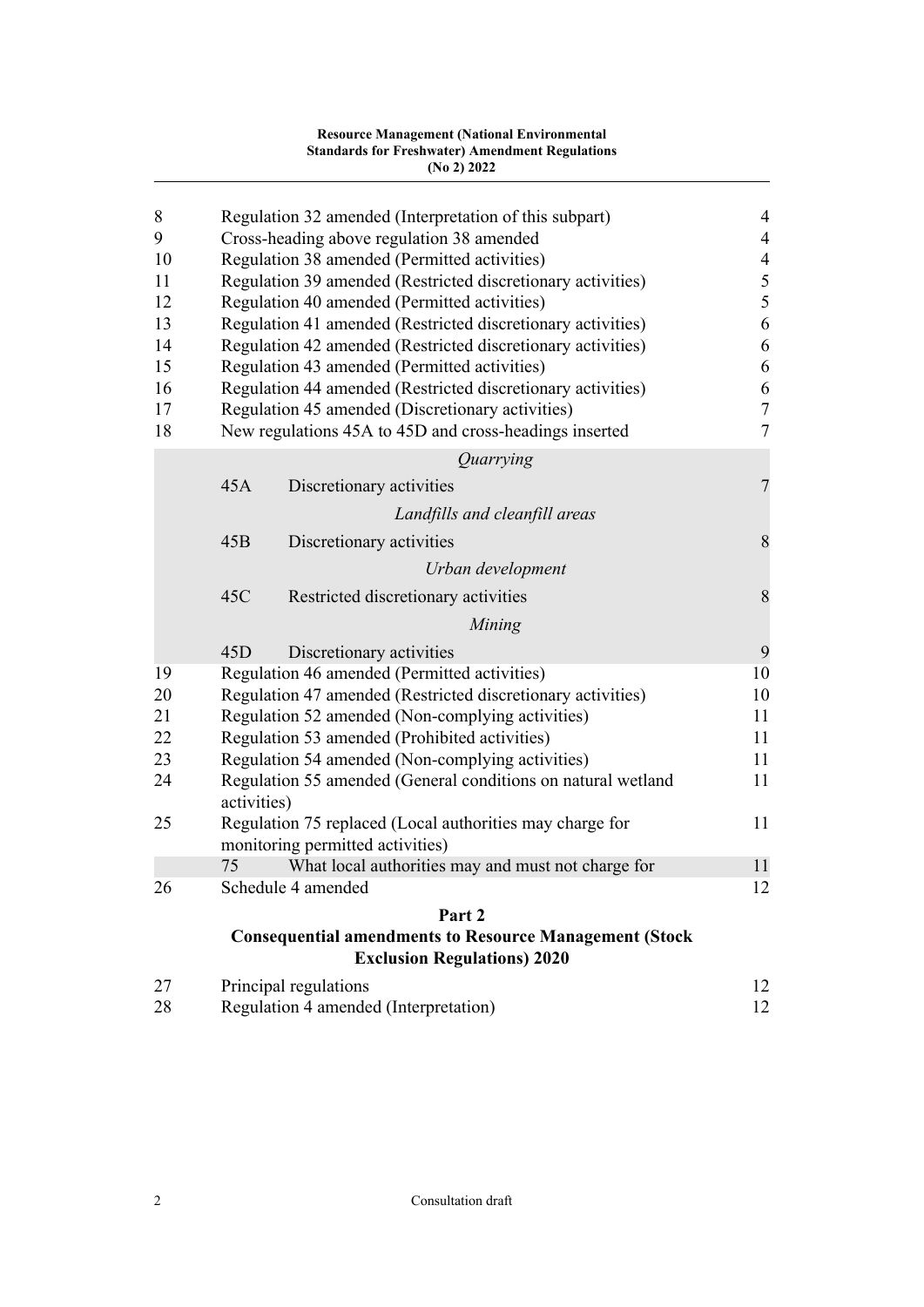# **Regulations**

## <span id="page-2-0"></span>**1 Title**

These regulations are the Resource Management (National Environmental Standards for Freshwater) Amendment Regulations (No 2) 2022.

## **2 Commencement**

These regulations come into force on [**to come**].

## **3 Principal regulations**

These regulations amend the Resource Management (National Environmental Standards for Freshwater) Regulations 2020.

# **Part 1 Amendments to principal regulations**

## **4 Regulation 3 amended (Interpretation)**

- (1) In regulation 3, revoke the definition of **improved pasture**.
- (2) In regulation 3, insert in their appropriate alphabetical order:

**biosecurity** has the meaning given by the National Policy Statement for Freshwater Management

**cleanfill area** has the meaning given by the National Planning Standards 2019

**landfill** has the meaning given by the National Planning Standards 2019

**natural inland wetland** has the meaning given by the National Policy Statement for Freshwater Management

**wetland maintenance** has the meaning given by the National Policy Statement for Freshwater Management

#### **5 Regulation 10 amended (Discretionary activities)**

Replace regulation  $10(3)(a)$  with:

(a) the base area of the feedlot must be sealed so that water cannot permeate at a rate greater than  $10^{-9}$  m/s; and

# **6 Regulation 13 amended (Permitted activities: stockholding areas for larger and older cattle)**

Replace regulation 13(4)(a) with:

(a) the base area of the stockholding area must be sealed so that water can‐ not permeate at a rate greater than  $10^{-9}$  m/s; and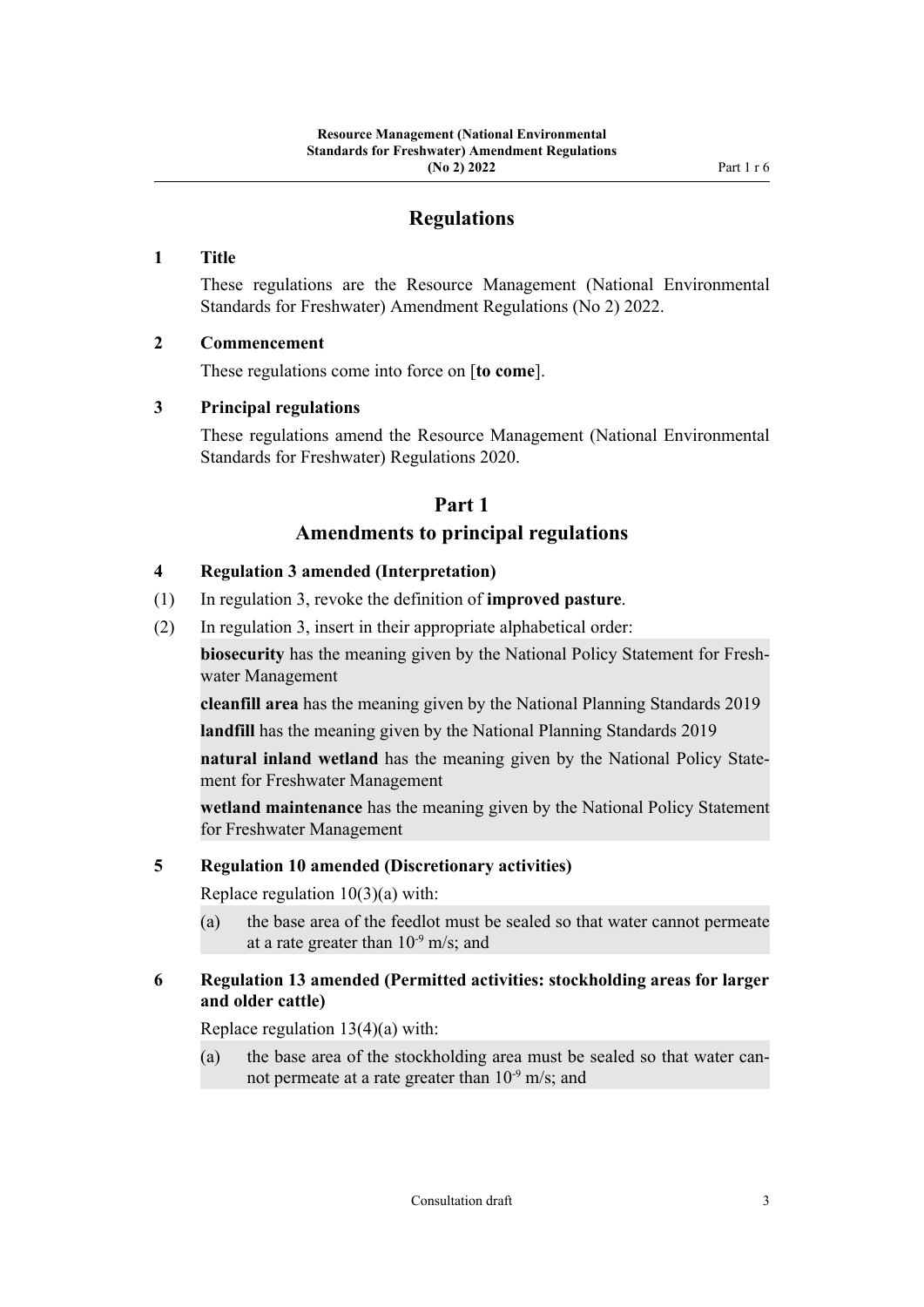# <span id="page-3-0"></span>**7 Regulation 24 amended (Discretionary activities: conditions on granting resource consents)**

Replace regulation 24(1) with:

- (1) A resource consent for an activity that is a discretionary activity under this sub‐ part must not be granted unless the consent authority is satisfied that granting the consent will not result in an increase in either of the following:
	- (a) contaminant loads in the catchment, compared with the loads as at the close of 2 September 2020:
	- (b) concentrations of contaminants in freshwater or other receiving environments (including the coastal marine area and geothermal water), compared with the concentrations as at the close of 2 September 2020.

#### **8 Regulation 32 amended (Interpretation of this subpart)**

In regulation 32, definition of **synthetic nitrogen fertiliser**, paragraph (c)(i), after "is", insert "wholly".

#### **9 Cross-heading above regulation 38 amended**

In the cross-heading above regulation 38, after "*Restoration*", insert "*, wetland maintenance, and biosecurity*".

#### **10 Regulation 38 amended (Permitted activities)**

- (1) In regulation 38(1)(a), after "restoration", insert ", wetland maintenance, or biosecurity".
- (2) In regulation 38(2)(a), after "restoration", insert ", wetland maintenance, or biosecurity".
- (3) Replace regulation 38(3) with:
- (3) The taking, use, damming, diversion, or discharge of water within, or within a 100 m setback from, a natural wetland is a permitted activity if it—
	- (a) is for the purpose of natural wetland restoration, wetland maintenance, or biosecurity; and
	- (b) complies with the conditions.
- (4) In regulation 38(4)(b), replace "occur over" with "affect".
- (5) After regulation 38(4)(b), insert:
	- (c) if the activity is a discharge of water, it must not be a restricted discre‐ tionary activity as described in regulation 39(3A).
- (6) Replace regulation 38(5) with:
- (5) However,—
	- (a) the condition in subclause (4)(b) does not apply if the earthworks or land disturbance is for planting for restoration or wetland maintenance pur‐ poses; and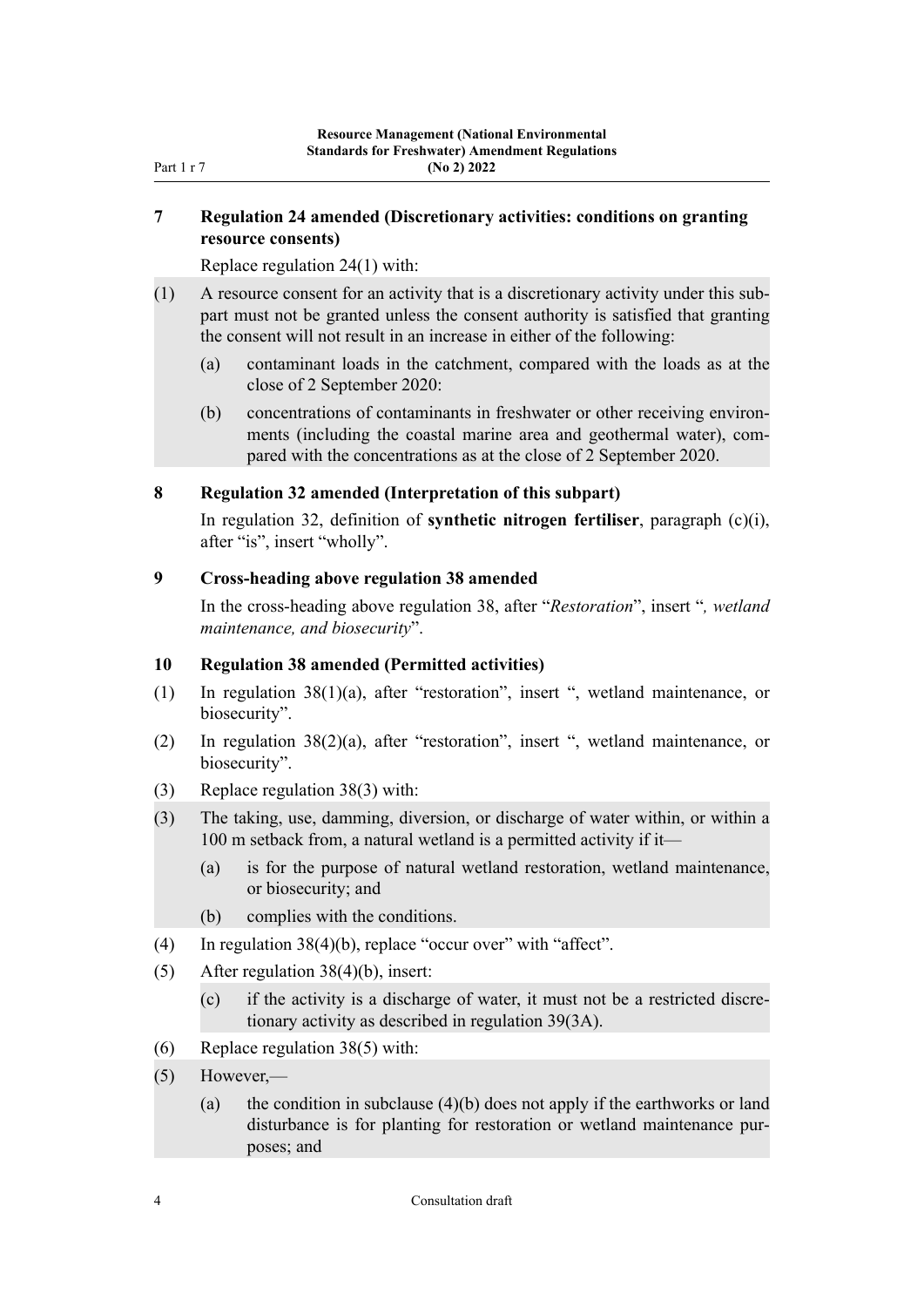- <span id="page-4-0"></span>(b) the condition in subclause  $(4)(b)$  does not apply if the clearance of vegetation, the earthworks, or the land disturbance is for clearance,—
	- (i) for biosecurity purposes, of non-indigenous vegetation; or
	- (ii) that is demonstrably necessary for biosecurity purposes, of indigenous vegetation; or
	- (iii) using hand-held tools, for restoration or wetland maintenance, of non-indigenous vegetation; and
- (c) the area limit in the condition in subclause (4)(b) does not apply to the clearance of non-indigenous vegetation (other than clearance to which paragraph (b)(iii) of this subclause applies) for restoration or wetland maintenance in accordance with a restoration plan provided to the council at least 10 working days before the clearance begins.
- (6) The restoration plan referred to in subclause  $(5)(c)$  must—
	- (a) assess any restoration or wetland maintenance activities against the rele‐ vant general conditions in regulation 55; and
	- (b) address the matters in Schedule 2 that are relevant to the activity pro‐ posed.

#### **11 Regulation 39 amended (Restricted discretionary activities)**

- (1) In regulation 39(1)(a), after "restoration", insert ", wetland maintenance, or biosecurity".
- (2) In regulation 39(2)(a), after "restoration", insert ", wetland maintenance, or biosecurity".
- (3) In regulation 39(3), replace "diversion, or discharge" with "or diversion".
- (4) After regulation 39(3), insert:
- (3A) The discharge of water within, or within a 100 m setback from, a natural wet– land is a restricted discretionary activity if—
	- (a) it is for the purpose of natural wetland restoration, wetland maintenance, or biosecurity; and
	- (b) there is a hydrological connection between the discharge and a natural wetland; and
	- (c) there are likely to be adverse effects from the discharge on the hydrolog‐ ical functioning or the habitat or the biodiversity values of a natural wetland; and
	- (d) it does not comply with the condition in regulation  $38(4)(a)$ .

#### **12 Regulation 40 amended (Permitted activities)**

After regulation 40(4)(c), insert:

(d) if the activity is a discharge of water, it must not be a restricted discre‐ tionary activity as described in regulation 41(3A).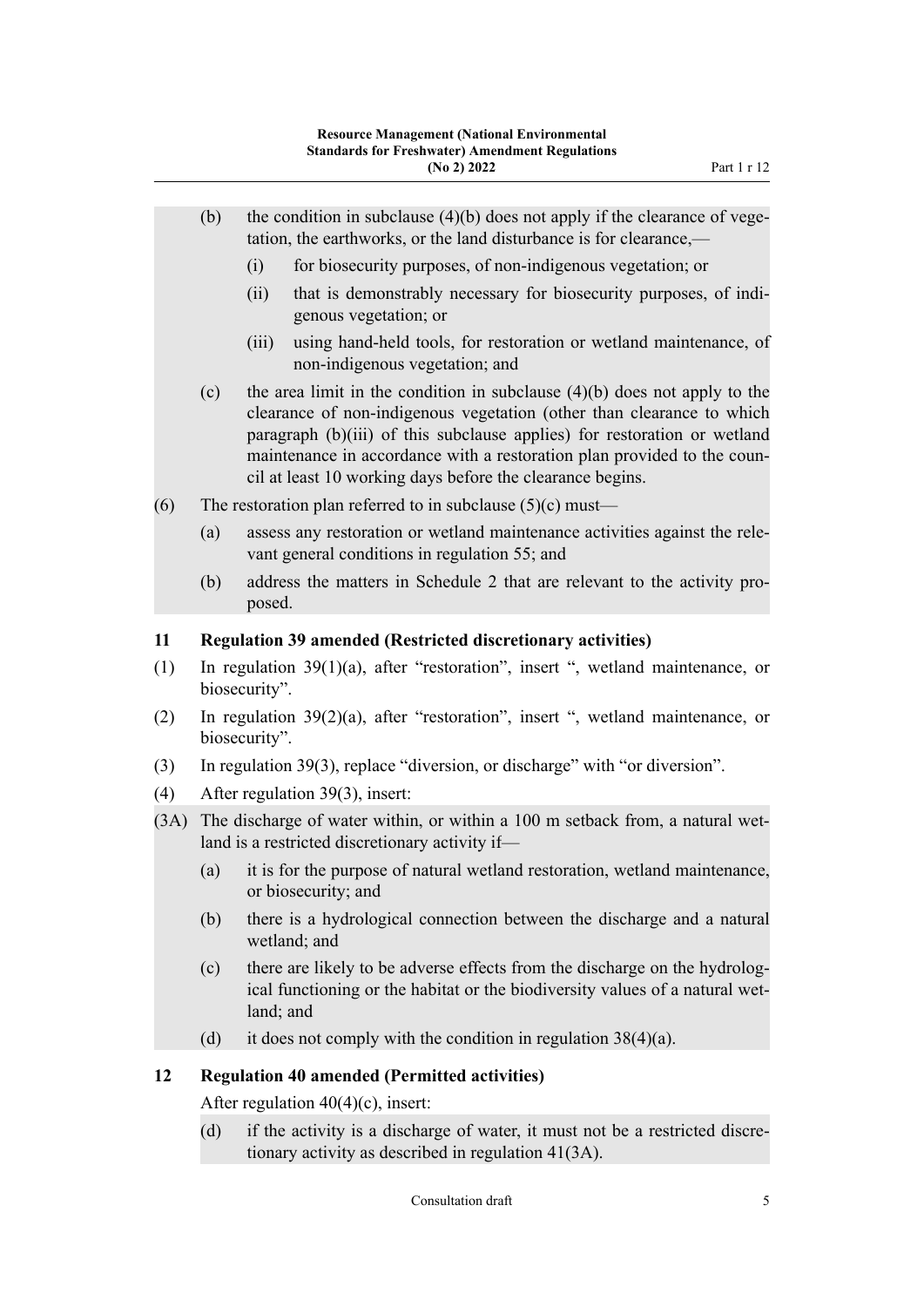## <span id="page-5-0"></span>**13 Regulation 41 amended (Restricted discretionary activities)**

- (1) In regulation 41(3), replace "diversion, or discharge" with "or diversion".
- (2) After regulation 41(3), insert:
- (3A) The discharge of water within, or within a 100 m setback from, a natural wet‐ land is a restricted discretionary activity if—
	- (a) it is for the purpose of scientific research; and
	- (b) there is a hydrological connection between the discharge and a natural wetland; and
	- (c) there are likely to be adverse effects from the discharge on the hydrolog‐ ical functioning or the habitat or the biodiversity values of a natural wetland; and
	- (d) it does not comply with the condition in regulation  $40(4)(a)$ , but does comply with the conditions in subclause (4) of this regulation.

#### **14 Regulation 42 amended (Restricted discretionary activities)**

- (1) In regulation 42(3), replace "diversion, or discharge" with "or diversion".
- (2) After regulation 42(3), insert:
- (3A) The discharge of water within, or within a 100 m setback from, a natural wetland is a restricted discretionary activity if—
	- (a) it is for the purpose of constructing a wetland utility structure; and
	- (b) there is a hydrological connection between the discharge and a natural wetland; and
	- (c) there are likely to be adverse effects from the discharge on the hydrolog‐ ical functioning or the habitat or the biodiversity values of a natural wetland; and
	- (d) it complies with the conditions.

#### **15 Regulation 43 amended (Permitted activities)**

After regulation 43(4)(d), insert:

(e) if the activity is a discharge of water, it must not be a restricted discre‐ tionary activity as described in regulation 44(3A).

#### **16 Regulation 44 amended (Restricted discretionary activities)**

- (1) In regulation 44(3), replace "diversion, or discharge" with "or diversion".
- (2) After regulation 44(3), insert:
- (3A) The discharge of water within, or within a 100 m setback from, a natural wet– land is a restricted discretionary activity if—
	- (a) it is for the purpose of maintaining a wetland utility structure; and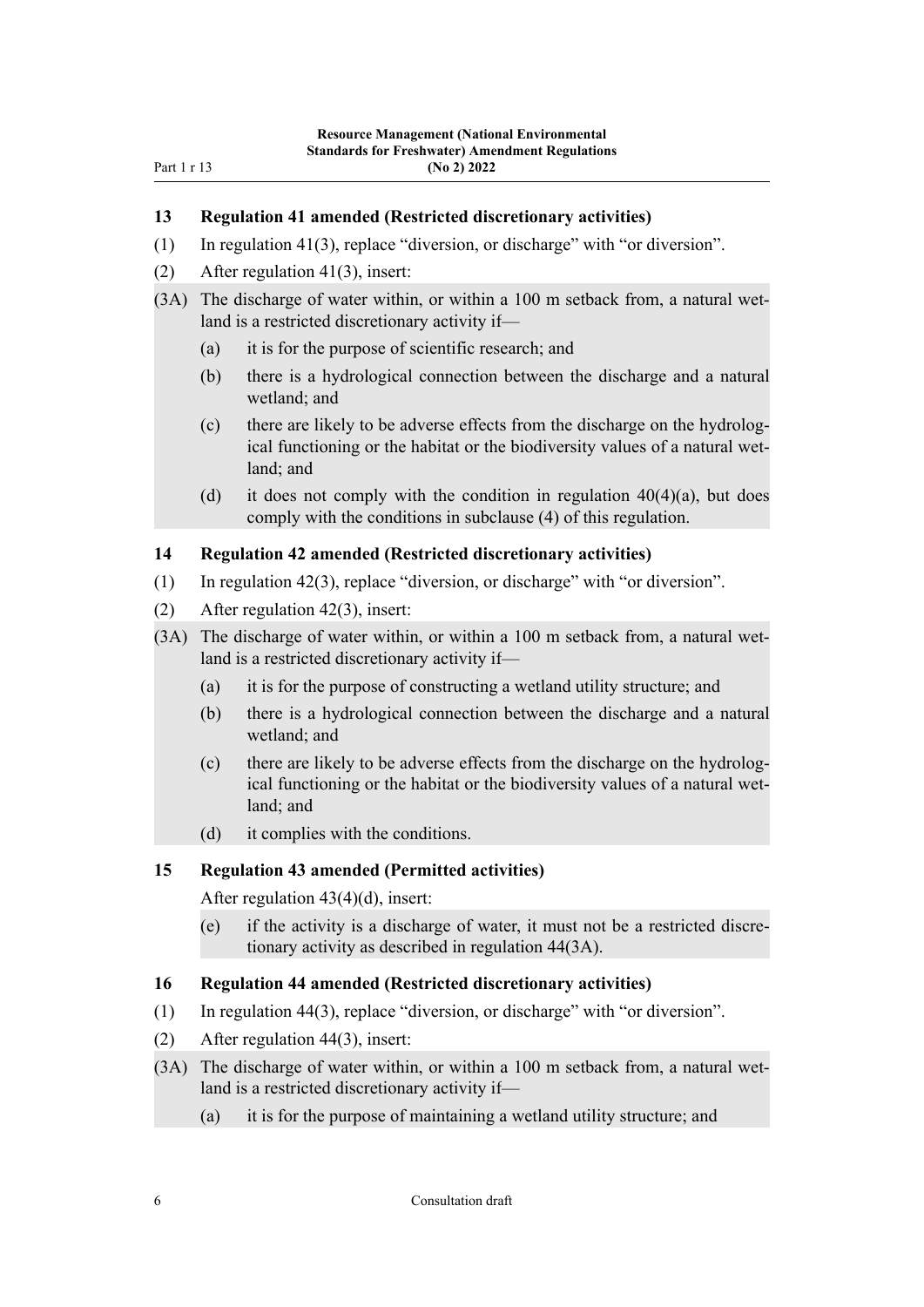- <span id="page-6-0"></span>(b) there is a hydrological connection between the discharge and a natural wetland; and
- (c) there are likely to be adverse effects from the discharge on the hydrolog‐ ical functioning or the habitat or the biodiversity values of a natural wetland; and
- (d) it does not comply with any of the conditions in regulation 43(4), but does comply with the conditions in subclause (4) of this regulation.

# **17 Regulation 45 amended (Discretionary activities)**

- (1) In regulation 45(4), replace "diversion, or discharge" with "or diversion".
- (2) After regulation 45(4), insert:
- (5) The discharge of water within, or within a  $100 \text{ m}$  setback from, a natural wetland is a discretionary activity if—
	- (a) it is for the purpose of constructing specified infrastructure; and
	- (b) there is a hydrological connection between the discharge and a natural wetland; and
	- (c) there are likely to be adverse effects from the discharge on the hydrolog‐ ical functioning or the habitat or the biodiversity values of a natural wetland.

# **18 New regulations 45A to 45D and cross-headings inserted**

After regulation 45, insert:

# *Quarrying*

# **45A Discretionary activities**

- (1) Vegetation clearance within, or within a 10 m setback from, a natural inland wetland is a discretionary activity if it is for the purpose of quarrying.
- (2) Earthworks or land disturbance within, or within a 10 m setback from, a natural inland wetland is a discretionary activity if it is for the purpose of quarrying.
- (3) Earthworks or land disturbance outside a 10 m, but within a 100 m, setback from a natural inland wetland is a discretionary activity if it—
	- (a) is for the purpose of quarrying; and
	- (b) results, or is likely to result, in the complete or partial drainage of all or part of the natural inland wetland.
- (4) The taking, use, damming, or diversion of water within, or within a 100 m setback from, a natural inland wetland is a discretionary activity if it is for the purpose of quarrying.
- (5) The discharge of water within, or within a 100 m setback from, a natural inland wetland is a discretionary activity if—
	- (a) it is for the purpose of quarrying; and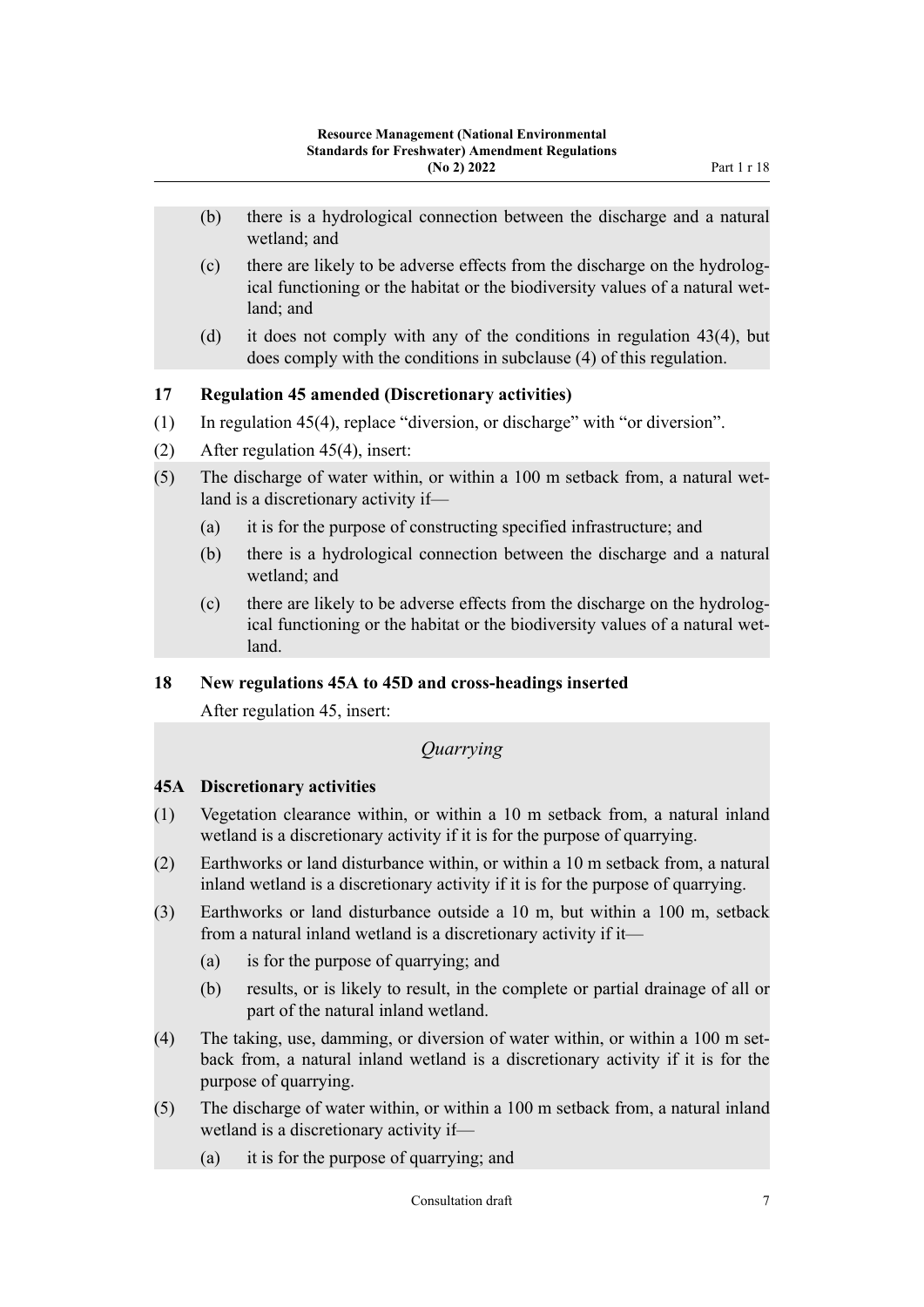- <span id="page-7-0"></span>(b) there is a hydrological connection between the discharge and a natural inland wetland; and
- (c) there are likely to be adverse effects from the discharge on the hydrolog‐ ical functioning or the habitat or the biodiversity values of a natural wetland.

## *Landfills and cleanfill areas*

#### **45B Discretionary activities**

- (1) Vegetation clearance within, or within a 10 m setback from, a natural inland wetland is a discretionary activity if it is for the purpose of constructing or operating a landfill or a cleanfill area.
- (2) Earthworks or land disturbance within, or within a 10 m setback from, a natural inland wetland is a discretionary activity if it is for the purpose of constructing or operating a landfill or a cleanfill area.
- (3) Earthworks or land disturbance outside a 10 m, but within a 100 m, setback from a natural inland wetland is a discretionary activity if it—
	- (a) is for the purpose of constructing or operating a landfill or a cleanfill area; and
	- (b) results, or is likely to result, in the complete or partial drainage of all or part of the natural inland wetland.
- (4) The taking, use, damming, or diversion of water within, or within a  $100 \text{ m}$  setback from, a natural inland wetland is a discretionary activity if it is for the purpose of constructing or operating a landfill or a cleanfill area.
- (5) The discharge of water within, or within a 100 m setback from, a natural inland wetland is a discretionary activity if—
	- (a) it is for the purpose of constructing or operating a landfill or a cleanfill area and
	- (b) there is a hydrological connection between the discharge and a natural inland wetland; and
	- (c) there are likely to be adverse effects from the discharge on the hydrolog‐ ical functioning or the habitat or the biodiversity values of a natural wetland.

# *Urban development*

# **45C Restricted discretionary activities**

(1) Vegetation clearance within, or within a 10 m setback from, a natural inland wetland is a restricted discretionary activity if it is for the purpose of constructing urban development.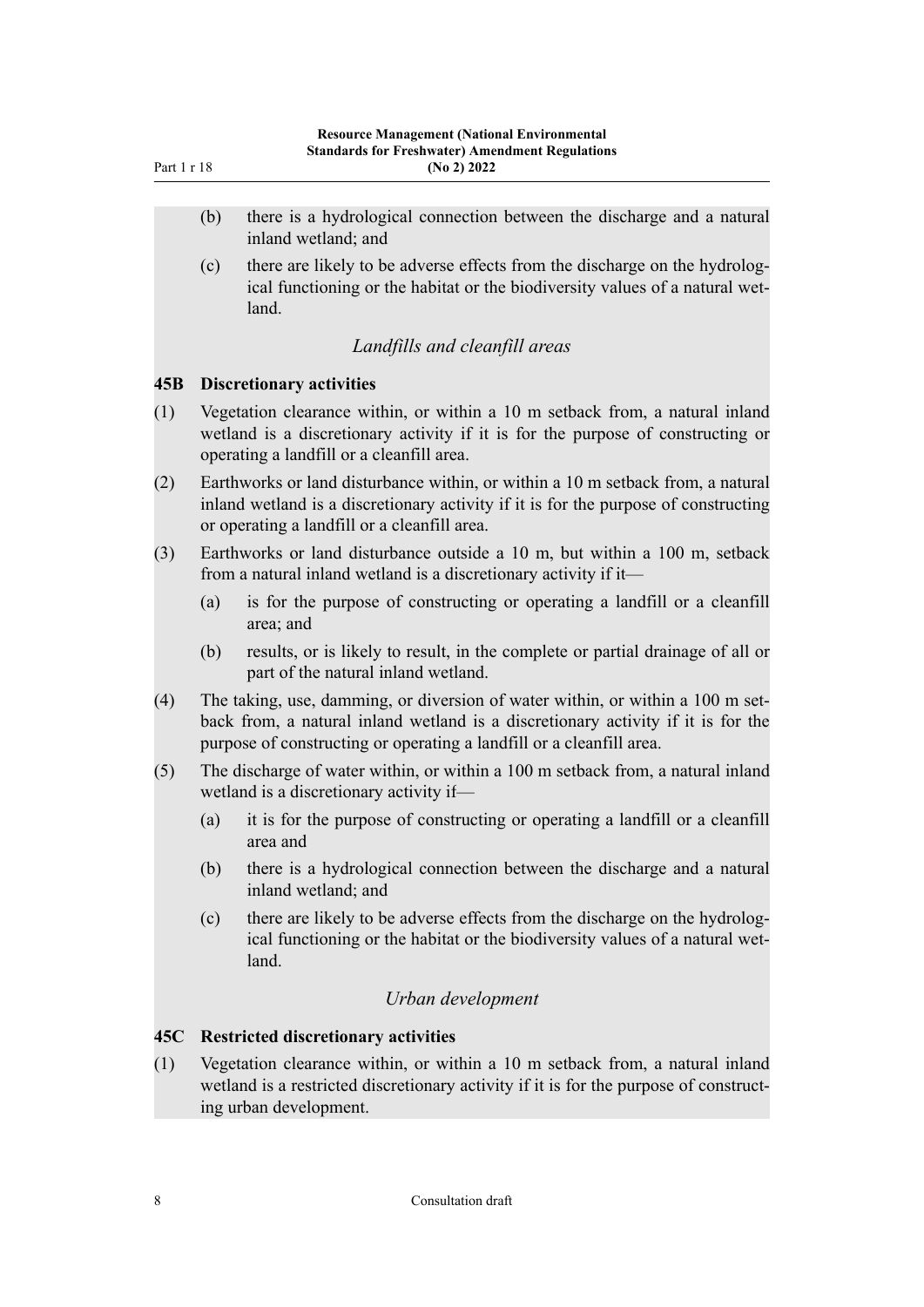- <span id="page-8-0"></span>(2) Earthworks or land disturbance within, or within a 10 m setback from, a natural inland wetland is a restricted discretionary activity if it is for the purpose of constructing urban development.
- (3) The taking, use, damming, or diversion of water within, or within a  $100 \text{ m}$  set– back from, a natural inland wetland is a restricted discretionary activity if it is for the purpose of constructing urban development.
- (4) The discharge of water within, or within a 100 m setback from, a natural inland wetland is a restricted discretionary activity if—
	- (a) it is for the purpose of constructing urban development; and
	- (b) there is a hydrological connection between the discharge and a natural inland wetland; and
	- (c) there are likely to be adverse effects from the discharge on the hydrolog‐ ical functioning or the habitat or the biodiversity values of a natural wetland.

*Matters to which discretion restricted*

(5) The discretion of a consent authority is restricted to the matters set out in regulation 56.

# *Mining*

# **45D Discretionary activities**

- (1) Vegetation clearance within, or within a 10 m setback from, a natural inland wetland is a discretionary activity if it is for the purpose of mining.
- (2) Earthworks or land disturbance within, or within a 10 m setback from, a natural inland wetland is a discretionary activity if it is for the purpose of mining.
- (3) Earthworks or land disturbance outside a 10 m, but within a 100 m, setback from a natural inland wetland is a discretionary activity if it—
	- (a) is for the purpose of mining; and
	- (b) results, or is likely to result, in the complete or partial drainage of all or part of the natural inland wetland.
- (4) The taking, use, damming, or diversion of water within, or within a  $100 \text{ m}$  setback from, a natural inland wetland is a discretionary activity if it is for the purpose of mining.
- (5) The discharge of water within, or within a 100 m setback from, a natural inland wetland is a discretionary activity if—
	- (a) it is for the purpose of mining; and
	- (b) there is a hydrological connection between the discharge and a natural inland wetland; and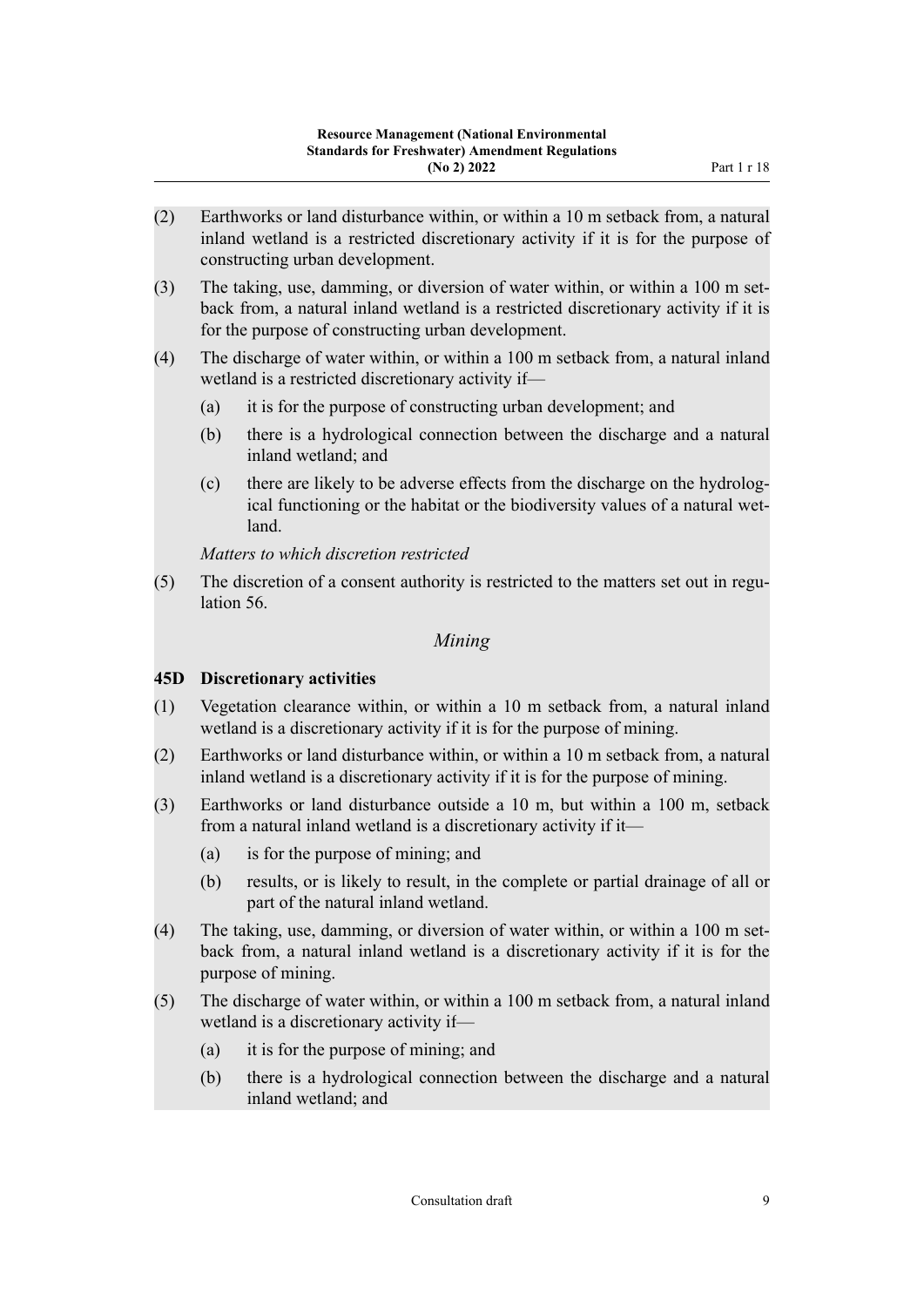- <span id="page-9-0"></span>(c) there are likely to be adverse effects from the discharge on the hydrolog‐ ical functioning or the habitat or the biodiversity values of a natural inland wetland.
- (6) On and from 1 January 2030, mining for coal, other than coking coal, is excluded from the purposes for which consent may be obtained under this regulation.

## **19 Regulation 46 amended (Permitted activities)**

- (1) Replace regulation  $46(4)(a)$  with:
	- (a) the activity must comply with the general conditions on natural wetland activities in regulation 55, but regulation  $55(2)$ ,  $(3)(b)$  to  $(d)$ , and  $(5)$  do not apply—
		- (i) if the activity is for the purpose of maintaining or operating hydro-electricity infrastructure; or
		- (ii) as conditions on the activity as it relates to the maintenance and operation of public flood control, flood protection, or drainage works; and
- (2) Replace regulation  $46(4)(b)$  with:
	- (b) the activity must not be for the purpose of increasing the size of the specified infrastructure or other infrastructure unless the increase is to pro‐ vide for the passage of fish in accordance with these regulations; and
- (3) After regulation 46(4)(e), insert:
	- $(f)$  if the activity is a discharge of water, it must not be a restricted discretionary activity as described in regulation 47(3A).

#### **20 Regulation 47 amended (Restricted discretionary activities)**

- (1) In regulation 47(3), replace "diversion, or discharge" with "or diversion".
- (2) After regulation 47(3), insert:
- (3A) The discharge of water within, or within a 100 m setback from, a natural wet‐ land is a restricted discretionary activity if—
	- (a) it is for the purpose of maintaining or operating specified infrastructure or other infrastructure; and
	- (b) there is a hydrological connection between the discharge and a natural wetland; and
	- (c) there are likely to be adverse effects from the discharge on the hydrolog‐ ical functioning or the habitat or the biodiversity values of a natural wetland; and
	- (d) it does not comply with any of the conditions in regulation 46(4), but does comply with the conditions in subclause (5) of this regulation.
- (3) Replace regulation 47(6) with: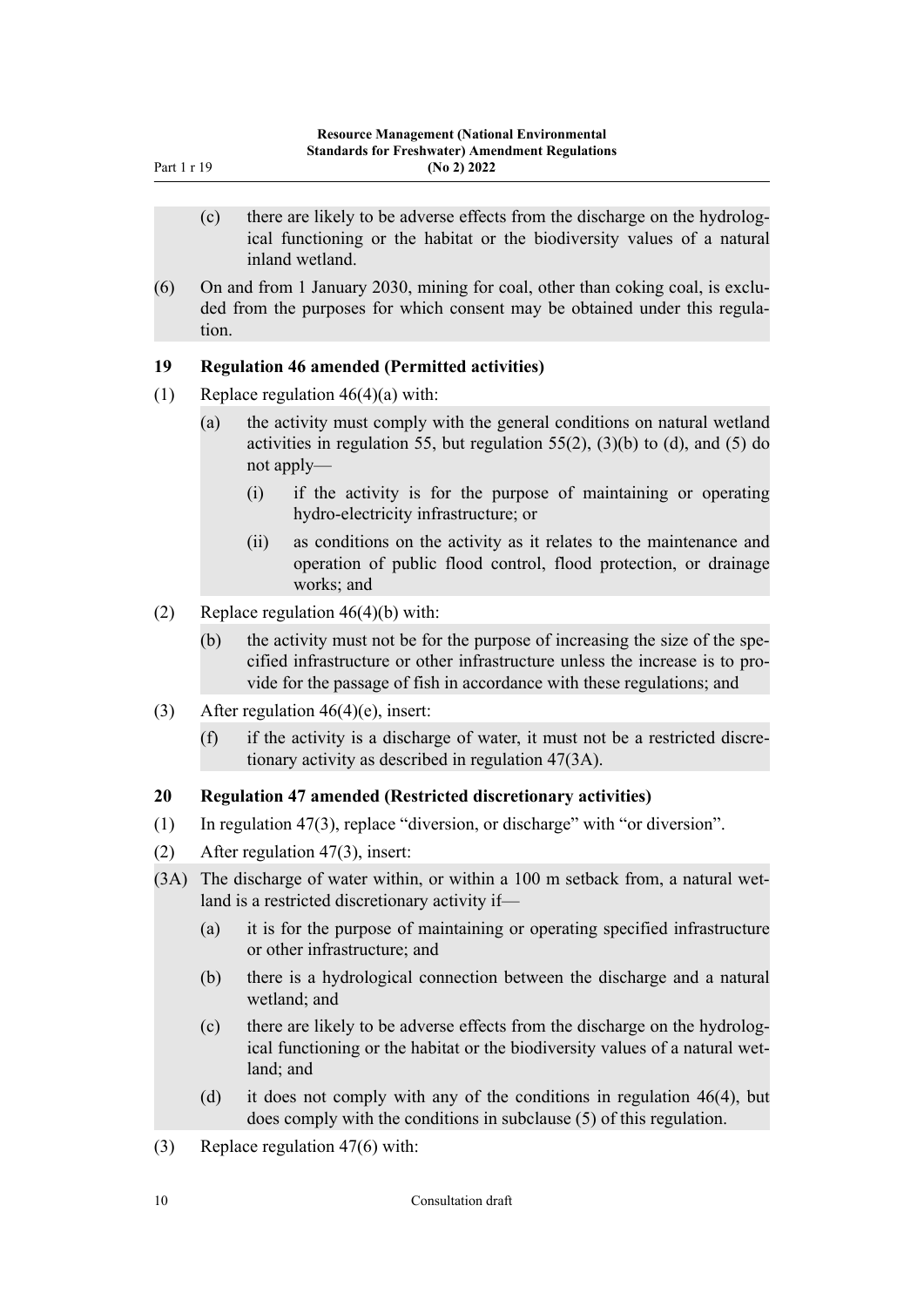- <span id="page-10-0"></span>(6) However,—
	- (a) the condition in subclause  $(5)(c)$  does not apply to any part of the bed that is in direct contact with a part of the specified infrastructure or other infrastructure that was constructed for maintenance purposes; and
	- (b) the 30-day limit in the condition in subclause  $(5)(c)$  does not apply if the maintenance and operation of the infrastructure necessitates the ongoing taking, use, damming, diversion, or discharge of water.

# **21 Regulation 52 amended (Non-complying activities)**

In regulation 52(2), replace "diversion, or discharge" with "or diversion".

# **22 Regulation 53 amended (Prohibited activities)**

In regulation 53(2), replace "diversion, or discharge" with "or diversion".

# **23 Regulation 54 amended (Non-complying activities)**

- (1) In regulation 54(c), replace "diversion, or discharge" with "or diversion".
- (2) After regulation 54(c), insert:
	- (d) the discharge of water within, or within a 100 m setback from, a natural wetland if—
		- (i) there is a hydrological connection between the discharge and the natural wetland; and
		- (ii) there are likely to be adverse effects from the discharge on the hydrological functioning or the habitat or the biodiversity values of a natural wetland.

# **24 Regulation 55 amended (General conditions on natural wetland activities)** Replace regulation 55(3)(e) with:

(e) debris and sediment must not be placed—

- (i) within a setback of 10 m from any natural wetland; or
- (ii) in a position where it may enter any natural wetland.

# **25 Regulation 75 replaced (Local authorities may charge for monitoring permitted activities)**

Replace regulation 75 with:

# **75 What local authorities may and must not charge for**

(1) Subject to subclause (2), a local authority may charge for monitoring activities that are permitted activities under these regulations, if the authority is respon‐ sible for monitoring those activities.